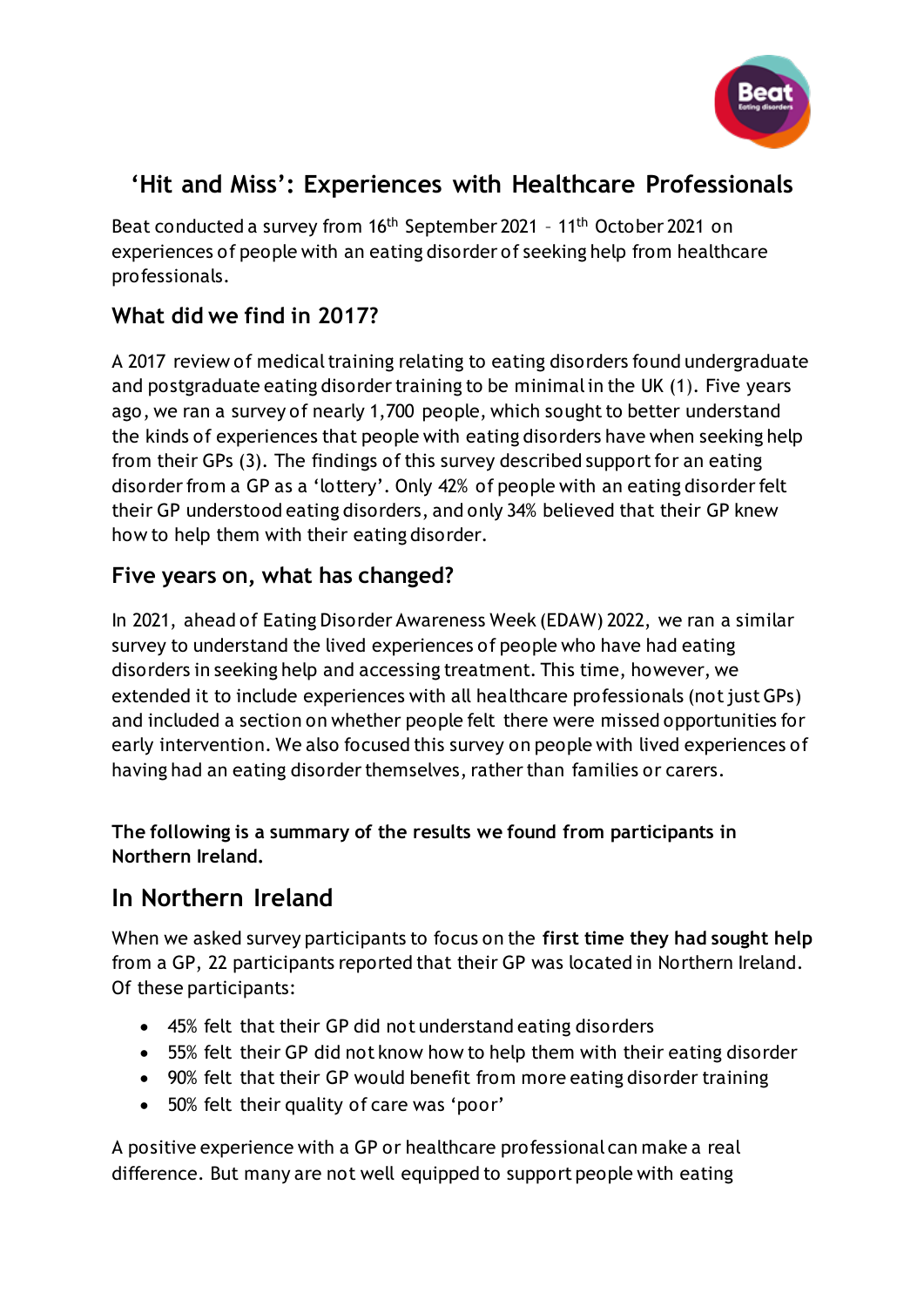

disorders. The survey results showed a broad range of patient experiences, ranging from very positive to very negative:

- *'Some doctors understand, however [a lot] don't.'*
- *'At first the support was minimal and they were not listening. However after diagnosis my GP (different than before) was very helpful, caring and compassionate'*
- *'my GP dismissed binge eating disorder'*
- *'My gp hadn't heard of it so how could they support me..[?]'*
- *'Took quite a while, and another GP, before I was offered help.'*
- *'They were brilliant for emotional support - someone to talk to but that's about it'*
- *'He told me I would 'grow out of it' and that my parents would be quite disappointed in me.*
- *'My GP speaks very quickly, asks questions very quickly, left no room in the appointment. It was quite an impersonal process- I felt that I didn't matter to her much as a person- it was immediately trying to get me referred onto a different system. I felt like a problem.'*
- *'They knew the typical signs and referred me on'*

Help seeking can be incredibly difficult for someone with an eating disorder. One person who had sought help from a GP in Northern Ireland told us that:

'*It is extremely difficult to make yourself an appointment, walk in alone, and tell someone you are struggling. To have no eye contact, someone typing furiously at the computer, blitzing me with questions and sending me on my way with a vague idea of referral – was not a good experience*!'

Our GPs want to provide the best quality care for people with eating disorders. Yet the average GP receives less than two hours of training on eating disorders in their entire medical degree (1). A fifth of UK medical schools don't provide any training on eating disorders at all (1). Lack of eating disorder training has delayed access to treatment for years, and leads to devastating, and even fatal, consequences (4,5).

We are calling for UK medical schools to offer proper training on eating disorders. Eating disorder training should build awareness and knowledge of eating disorders (e.g. knowledge of how to spot the signs of an eating disorder, common